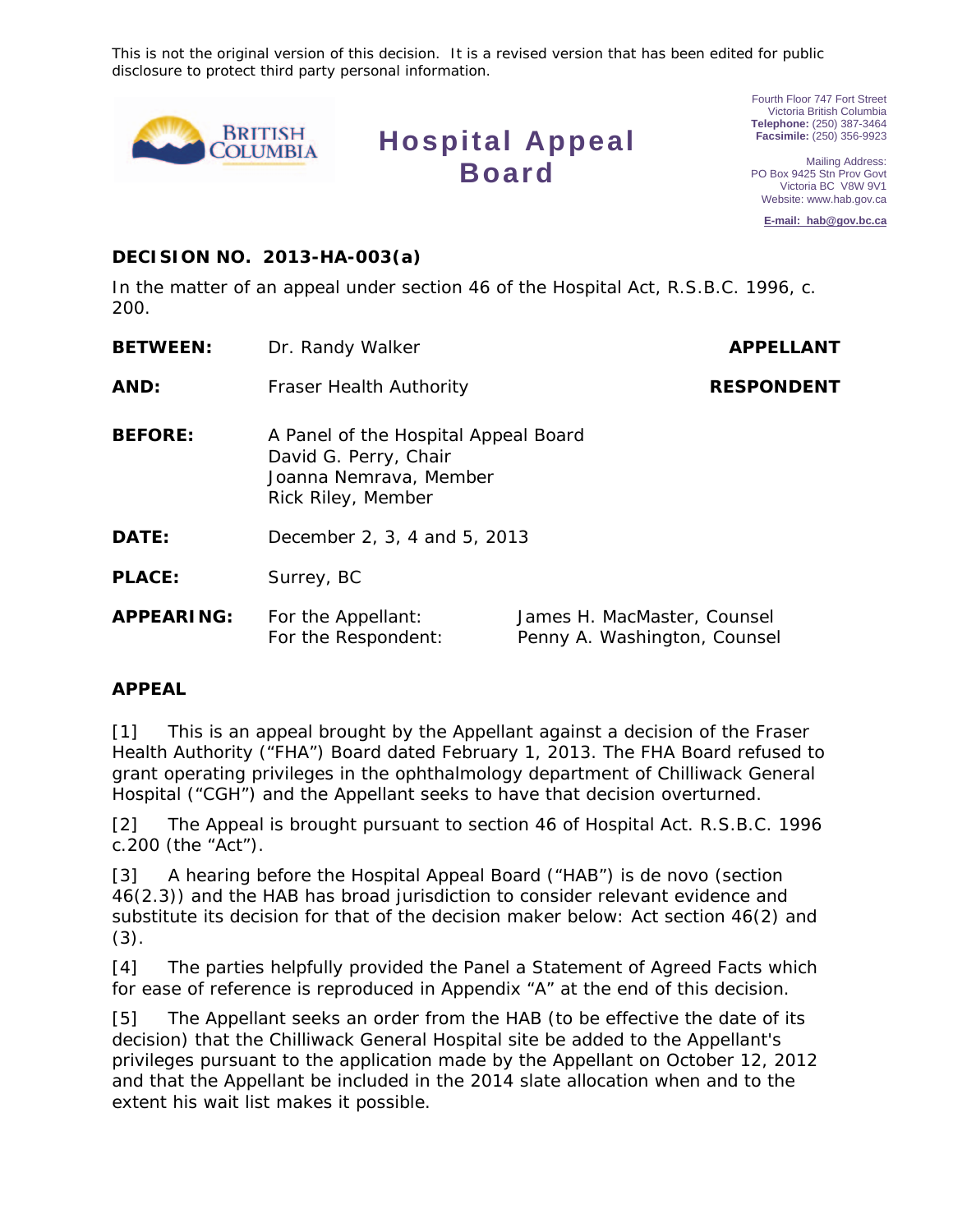#### **ISSUE**

[6] The issue to be determined in this appeal is whether or not there is a need in the community for an additional ophthalmologist surgeon at CGH and if so whether the Appellant should be granted privileges.

## **BACKGROUND**

## **Parties' position on remedy**

[7] In its argument the FHA says that because no vacancy was declared for the privileges that the Appellant seeks to have granted to him that the Panel must follow the procedure in the Medical Staff Rules of Fraser Health. These require at Article 3.2. that the FHA will first determine whether or not there is a need for an application and if so follow the procedures set out in Article 4 of the *Medical Staff Bylaws*.

[8] Prior to this Appeal being brought to the HAB, the parties had agreed to a separate process which in effect held that the application of the Appellant for surgical privileges could be considered without first declaring a vacancy: Statement of Agreed Facts paragraphs 6 and 7.

[9] The Panel is not convinced that it must first declare a vacancy in this Appeal before considering whether or not the Appellant should be granted surgical privileges. As was noted in *Behn v. Vancouver Island Health Authority*, Hospital Appeal Board, (May 19, 2010) at paragraph 82-83:

…Given the time this has taken, together with the fact that we are entitled to make any decision that the VIHA board could make, we do not believe it would be in the public interest to remit the matter to the board with a direction that it follow the formal process... and order that VIHA grant Dr. Behn's application for appoint to the active medical staff of the division of ophthalmology, effective this date.

[10] If the Panel is convinced there is a need then it can appoint the Appellant to the Ophthalmological Department at CGH without the need to first declare a vacancy and follow the extensive procedure as set out in the *Medical Staff Bylaws.*

[11] For reasons set out below, the Panel is convinced that there is a need for an additional ophthalmological surgeon at CGH and accordingly upholds the appeal and orders that the Appellant be granted privileges in ophthalmology at CGH including participation in the on-call rota further to his application dated October 12, 2012.

#### **Factors to determine "Need"**

[12] The FHA says that the sole criteria to determine whether or not surgical privileges should be granted is need. In order to assess that need the FHA emphasized that there is sufficient on call coverage in the Chilliwack Area, CGH has the lowest waitlists for surgery in the region, and there is no unused operating time at Chilliwack General Hospital.

[13] The Appellant in his closing argument says that the Panel should consider the best interest of the community, including whether there is an unmet need of the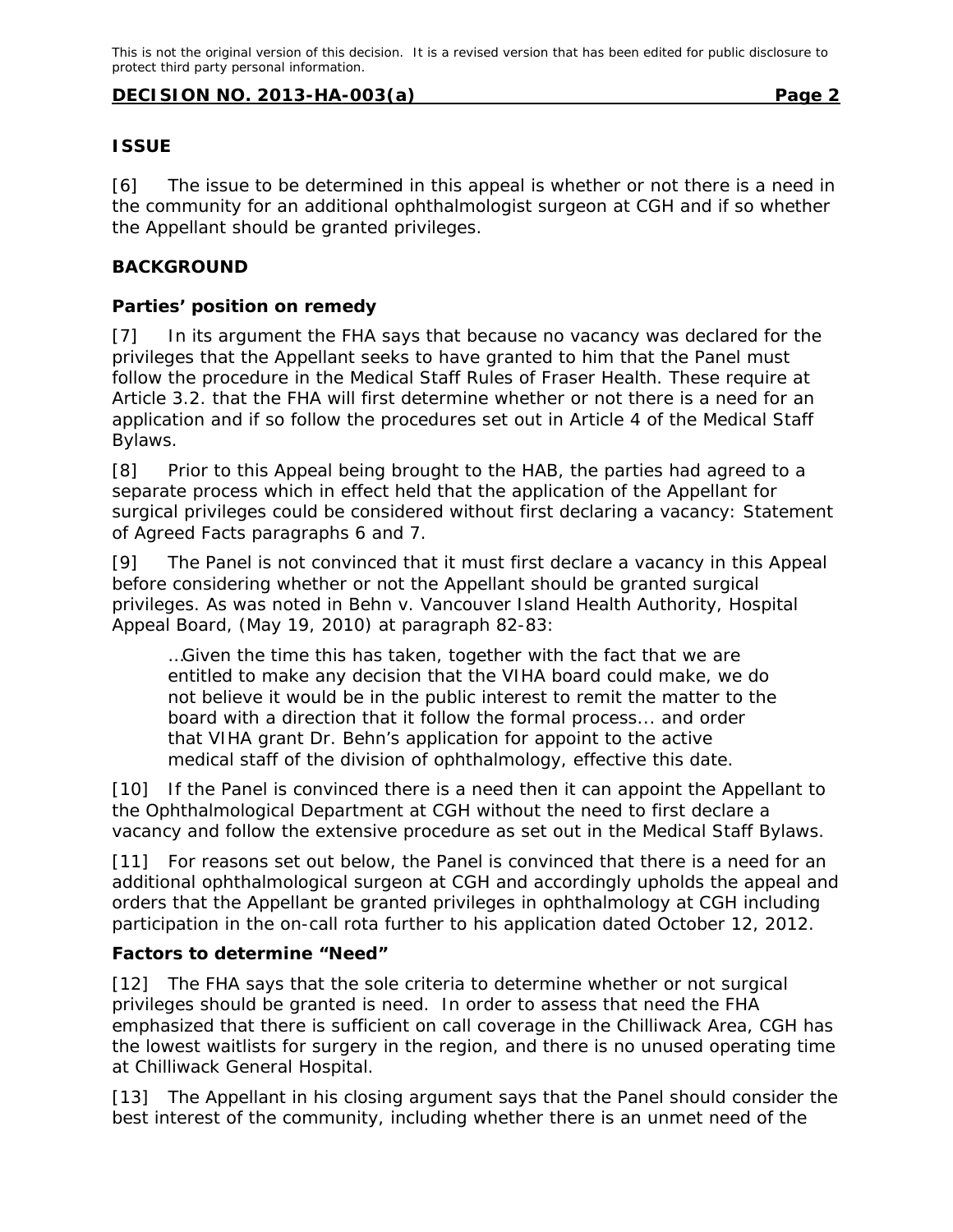community. The Appellant refers to a number of prior HAB cases setting out various factors that should also be considered:

- a. A sub-specialization or unique skill set: *Dr. Braun v. Surrey Memorial Hospital*, Medical Appeal Board, (January 23, 1989), page 14;
- b. Man power plans: *Dr. Fox v. Kelowna General Hospital*, Hospital Appeal Board, (July 18, 1997), page 12;
- c. Letters of support from physicians in the community: *Dr. Donna Cuthbert v. Royal Jubilee Hospital*, Medical Appeal Board, (April 22, 1986), page 5;
- d. A lowered standard of care available for a practitioner who does not have surgical privileges: *Dr. Doreen Aitkin v. Penticton Regional Hospital*, Medical Appeal Board, (April 15, 1986), page 11; and
- e. Whether there is unused operating room time: *Behn v. Vancouver Island Health Authority*, Hospital Appeal Board, (May 19, 2010) paragraph 75.

[14] The Panel agrees that these factors are useful in determining need in this appeal.

[15] Although the parties stress the differences in their approach to assessing need, the Panel finds that the tests urged by both parties are essentially the same. When need is considered in the context of the obligation of the FHA to provide efficient, high quality and cost effective care to all the residents of its region, it is apparent that the broad list of factors cited by the Appellant must be taken into account when assessing need.

[16] The Panel, as noted below, has some concerns with the reliance on waiting lists and in particular the assessment of the existing members of the Ophthalmological Department of CGH as tools to assess whether or not there is a need. As Dr. W, the Vice President of Medicine for FHA, on behalf of the FHA testified, the needs of the community must not be considered on a silo basis for each hospital but in terms of the overall needs of a large and diverse community.

# **History**

[17] The Appellant is a graduate from the University of Saskatchewan, finishing his residence in June 2011 after which time he moved to Langley, B.C.

[18] His spouse is a specialist Veterinarian Pathologist and moved to the Fraser Valley Region in order to work at a Level 3 lab in the Abbotsford area which the Panel was advised is one of only 3 in Canada. Both the Appellant and his spouse plan to make their careers in the Fraser Valley region.

[19] The Appellant began working with a local ophthalmologist, Dr. N, in June of 2011 and eventually purchased his practice December 1, 2011.

[20] At the time of purchasing the practice, Dr. N did not have surgical privileges but did have outpatient or ambulatory privileges at Abbotsford Hospital. The Appellant used those privileges on a temporary or ad hoc basis while working with Dr. N. As noted in the Statement of Agreed Facts, the Appellant was eventually granted outpatient privileges at Abbottsford Regional Hospital on October 5, 2012.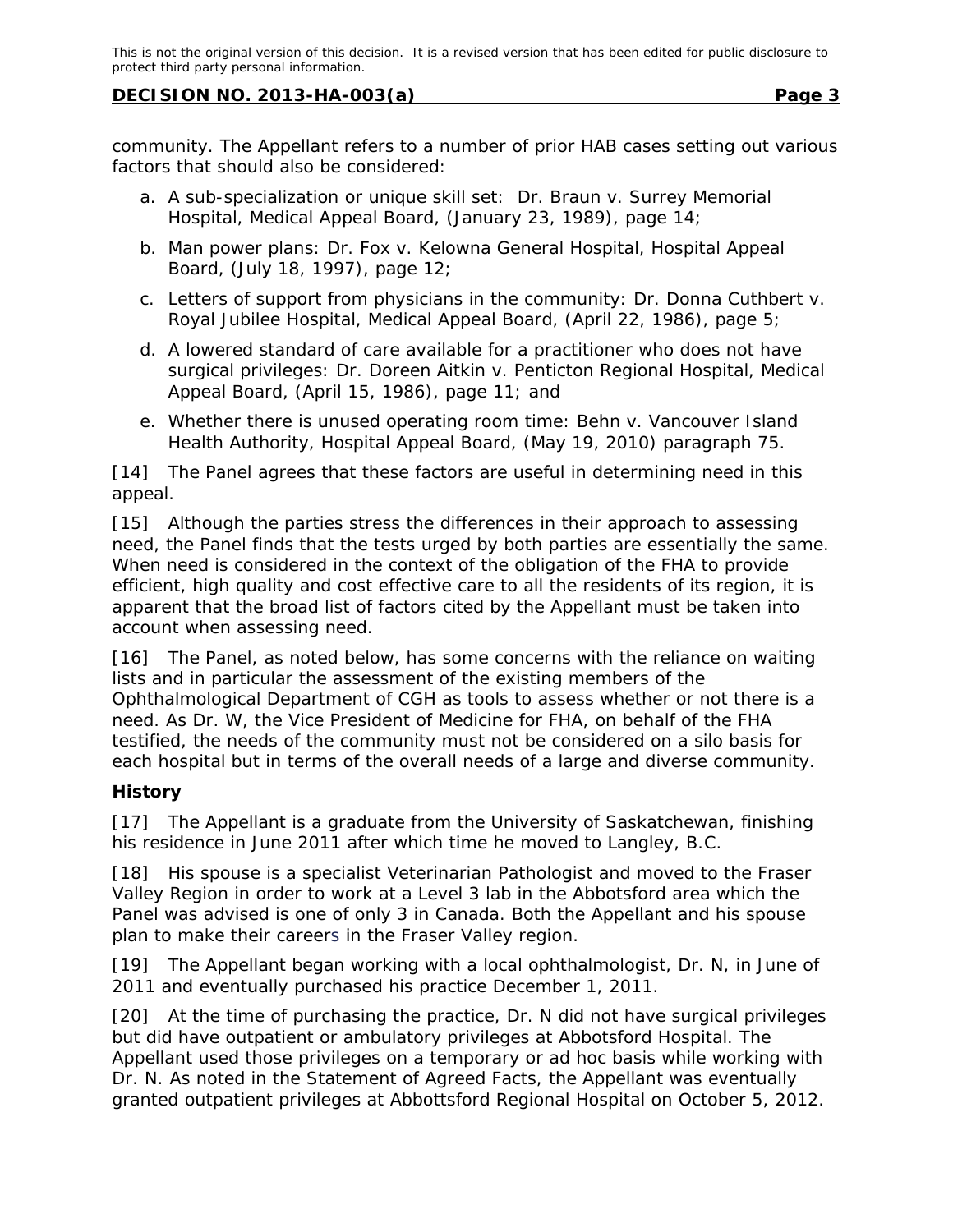[21] It was not made clear to the Panel when Dr. N lost his surgical privileges. Even having been deprived of surgical privileges, he continued to provide on-call services as a member of the ophthalmological community but on an outpatient basis only.

[22] CGH Eye Centre is an innovative and perhaps unique facility in British Columbia. It is called a "swing room" because two operating rooms are set up adjacent to one another. The advantage of this is that inpatient and O.R. clean-up can take place while surgeries are being undertaken in the second O.R. As a result, one surgeon can perform up to 28 cataract surgeries a day, compared with around 16 to 20 in a single room. There are also significant savings in staff time and hence cost.

[23] As a result of this efficiency the CGH has actually exceeded the number of surgeries allocated to it under its budget. The FHA has had to impose limits to the number of surgeries undertaken to achieve financial goals.

[24] Until early in 2011 there were 5 members of the surgical ophthalmological department at CGH. In February 2011, Dr. B had his O.R. days reduced from four to two, as he no longer wished to participate in on-call duty.

[25] This was an apparent breach of Section 5.8.5 and 5.8.6 of the *Medical Staff Rules* of the Fraser Health Authority which provide as follows:

All Members shall participate equitably in Regional Department on-call rosters including weekend call rosters, except in special circumstances as approved by the regional department head and HAMAC.

The facility or community resources assigned to a member should be reduced proportionally with the reduction of call responsibilities unless there is an agreement between Members of the Regional Department not to enact this article.

[26] Although Dr. B was not participating in on-call at all, he continued to use half of the O.R. privileges that he had before.

[27] Of interest is that no vacancy was declared by the FHA when allocating these two additional O.R. days. As will be seen below they were simply taken up by the remaining four members of the department. In addition, no vacancy was declared apparently when Dr. N lost his surgical privileges, nor when he retired and gave up his ambulatory privileges.

[28] In all three cases the time available, whether in the O.R. or on an ambulatory basis, appears to have been divided up with other members of the department without following the vacancy provisions of the *Medical Staff Rules*.

# **DISCUSSION AND ANALYSIS**

[29] The Appellant testified that there is a need for him to obtain surgical privileges because he has a rapidly growing practice and he has been required to refer out well over a 100 surgical cases. Without surgical privileges he is unable to provide surgical services and in order to maintain his admitted high level of skills, he has travelled to Saskatoon in order to carry out cataract surgery.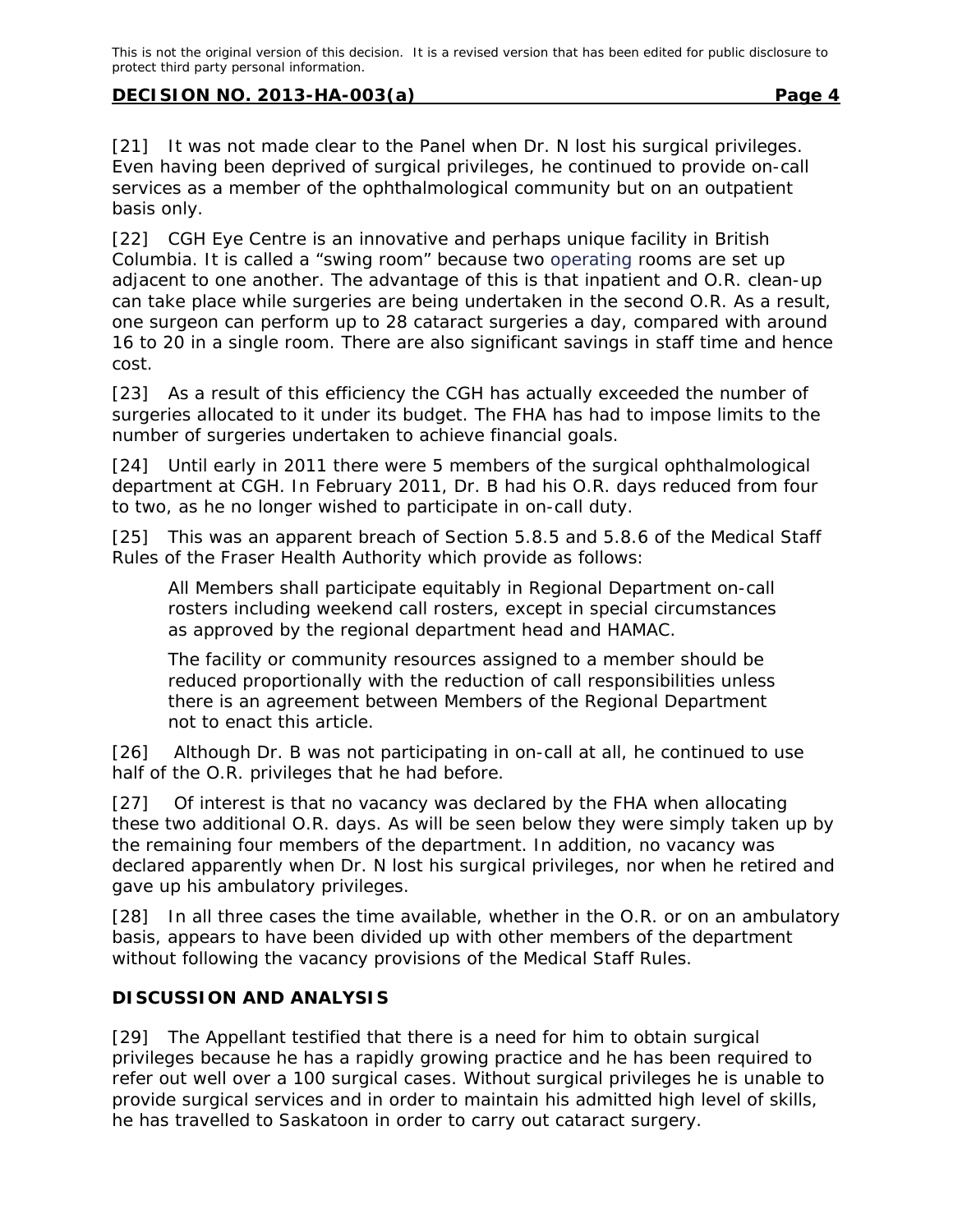[30] The Appeal of Dr. Walker was supported by a broad range of members of the local medical community, representatives of the U.B.C. Department of Medicine, local optometrists and members of the public as noted in the Statement of Agreed Facts.

[31] The Appellant is a man at the commencement of his career who intends to remain in the Fraser Valley. Perhaps somewhat unfairly to Saskatchewan, B.C. now has the benefit of his lengthy and excellent education.

[32] The Appellant has become very involved in training for family residents and among the letters of reference are those from physicians training in that program and the family residence program head in Abbotsford.

[33] The FHA says on the contrary that there is no need for an additional surgeon in the Ophthalmological Department.

[34] Dr. W on behalf of the FHA testified it is important that it controls hospital privileges after taking into account limited resources and the need for services across the region.

[35] FHA can control the allocation of OR time to individual surgeons and achieve its goal to operate within the resources available. This would not preclude the appointment of an additional surgeon.

[36] The Panel heard from Dr. W and from JH, the Executive Director for Fraser Health Surgery Program, that a system known as program management has been implemented which, quoting from the closing argument of the FHA, is meant to "manage the resources and delivery of services across the region, seeking to ensure that services are delivered consistently across the region."

[37] Program Management is just being considered for implementation by FHA. This has not stopped FHA from appointing a new ophthalmologist at Maple Ridge Hospital. When and if implemented at CGH all surgeons would be expected to work within the program.

[38] The FHA says that wait times are a particularly valuable tool to determine need. As the CGH Eye Centre is a unique facility that allows these procedures to be completed in a fraction of the historic time, the number of procedures carried out there is so high that they are exceeding its budget. Accordingly, the additional surgeon would only add to pressure on that budget.

[39] As part of the program for allocating resources, JH says the FHA is considering a hub and spoke model which would create specialized surgical sites and allocate unused time to surgeons from other areas which have longer waiting times. This is apparently a very new idea that has been used at CGH on a few occasions in the months leading up to this Appeal and one doctor from another community has been allocated a few operating room days.

[40] The FHA is also considering a form of centralized referrals rather than having each doctor maintain their own list. Referrals would be maintained by the FHA and allocated to specialized surgeons and hospitals.

[41] There were some questions raised in the evidence from the FHA about the efficacy of cataract surgery. Dr. W in his testimony said that the system of fee for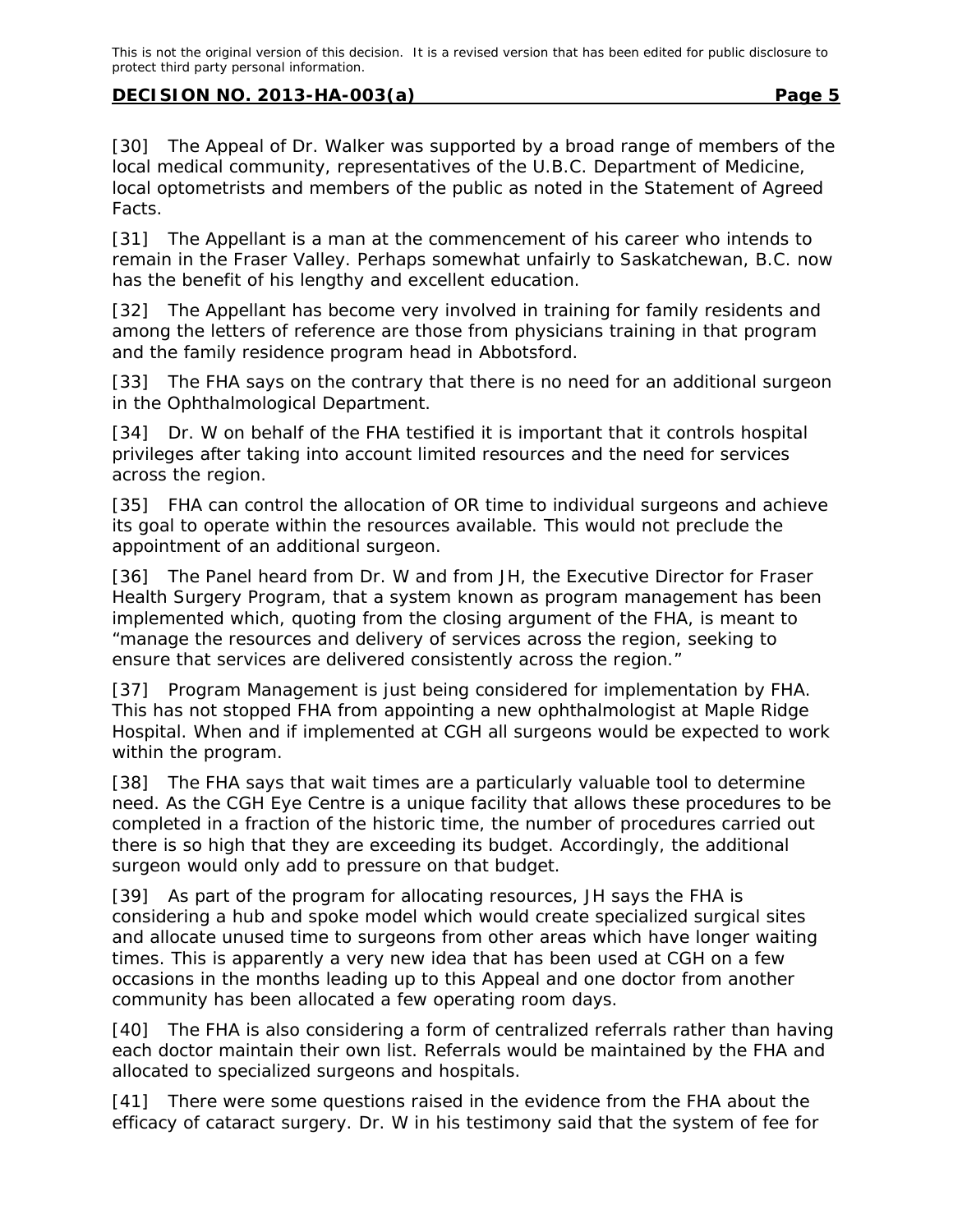service for physicians has a distorting affect on the use of medical resources. In the current Appeal, it has the effect of creating an incentive for surgeons to minimize the number of members of the department in order that existing members can maximize their operating room time and revenue.

[42] Although Dr. W did not testify to this explicitly, it is well established that the fee for service system of compensation also tends to encourage the provision of more services. Dr. W did cite studies that showed 25% of patients who have undergone cataract removal did not experience any improvement in their vision.

[43] The FHA has a difficult balancing act. The evidence of their witnesses stated it is in the sole purview of the FHA to determine surgical privileges and that this is done on the basis of the needs of the community as a whole. However, it is clear from the evidence led at this hearing that the interests of the entrenched members of a surgical department have a disproportionate role in determining the threshold question i.e. is there a need for additional surgical privileges.

[44] For the purpose of this Appeal the FHA produced a comprehensive service analysis showing that four surgeons would be sufficient to meet the needs of the Chilliwack General Hospital. It is of considerable interest to the Panel that a similar service analysis was not conducted when Dr. B had his operational dates reduced, nor when Dr. N retired.

[45] The Panel was also advised that a comprehensive review of the surgical needs at CGH has been commissioned and will be completed in February 2014.

[46] The Panel supports the efforts of the FHA to implement program management and agrees that it is important to conduct periodic reviews of surgical needs in each of its hospitals and departments. However this is a new approach that will take years, if not decades, to implement. The Panel finds that it would be unfair to the Appellant to force him to await the outcome of these studies when there is apparently no such barrier to, for example, extending privileges to a new surgeon in Ridge Meadows Hospital. As noted below, the Panel is convinced that there exists a need in the community now for the Appellant's surgical services which can be easily accommodated within existing institutions and infrastructure without undermining the FHA's policy goals expressed in program management.

[47] The Panel also supports the concept of exploring the possibility of central booking for surgeries and creating specialized surgical centres. Again this longterm plan will not be undercut by granting privileges to the Appellant. There is ample surgical time available at CGH both for existing surgeons, the Appellant and any surgeons in the region found to have extensive wait lists. Policy development does not mean preserving a status quo where surgical privileges have been monopolized by a small group of insiders who have allocated to themselves additional surgical time without considering the normal vacancy procedure or the negative effect on the Appellant's patients of his lack of access to CGH, as will be discussed further below.

[48] JH testified that there is a 95% utilization of the CGH ophthalmological O.R.s whereas the goal is 98%. The Panel was advised that there had been 11 unused O.R. days in 2012 and another four in 2013. There had also been other additional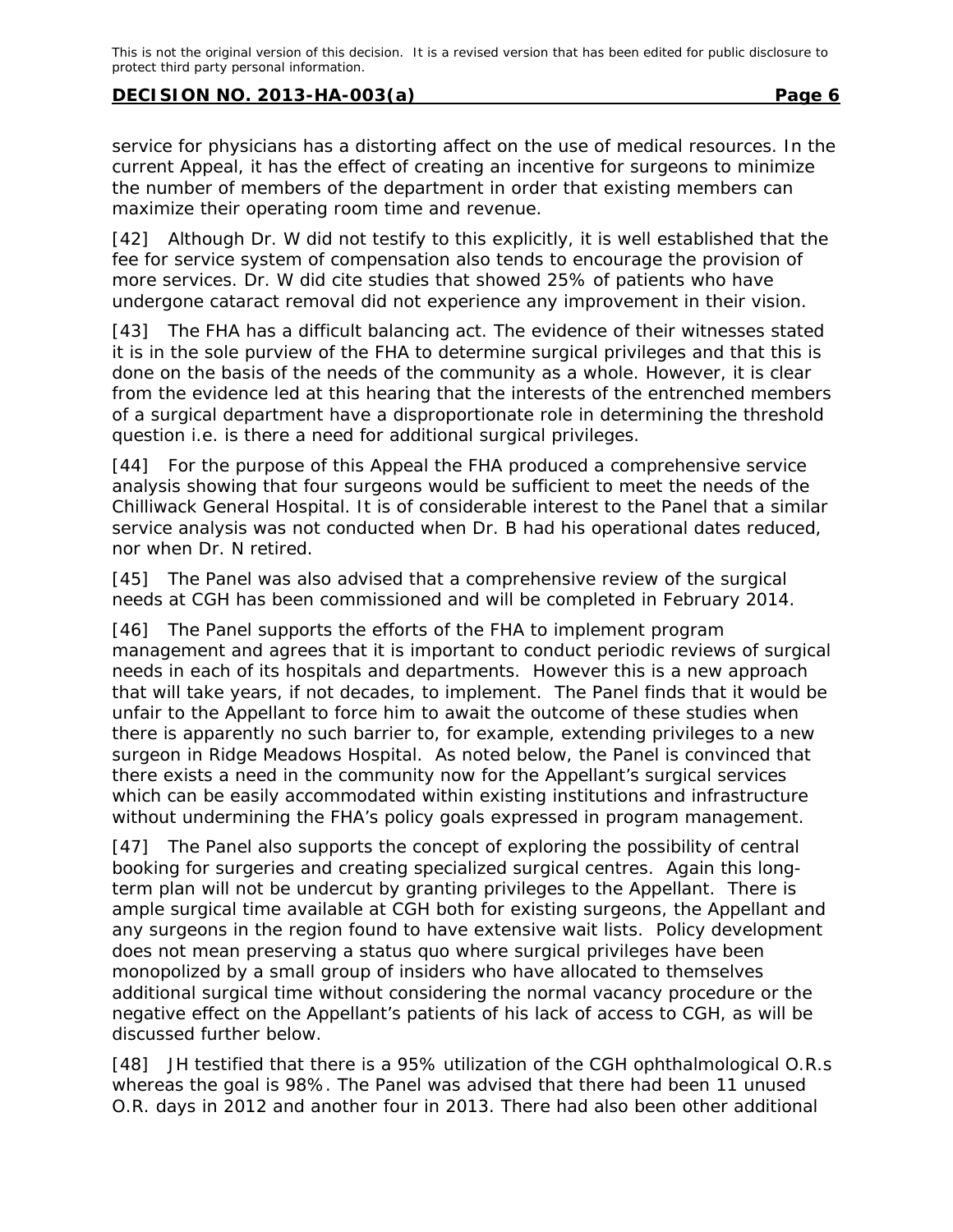days picked up by members of the department over and above their usual share of four O.R. days per month.

#### **Role of Fraser East Group**

[49] Other than Dr. B there are 4 other members of the Ophthalmology Department at CGH. They have styled themselves the Fraser Valley Ophthalmology Association and for the purpose of this Appeal, the Panel will adopt the nomenclature of the Appellant and refer to the four physicians as the Fraser East Group (the "FEG").

[50] Although the FHA was adamant that the decision whether or not to grant surgical privileges remained with its medical staff and ultimately the Board of Directors, it is apparent that the FEG had a significant, if not decisive role in determining whether or not there were vacancies at Chilliwack General Hospital.

[51] A series of emails between members of the Senior Management at Fraser Health Authority and the Regional Department Head for Surgery were produced at the hearing which confirmed the role of FEG in influencing decisions related to privileges at CGH.

[52] When considering whether or not to grant the Appellant ambulatory privileges at Abbotsford Regional Hospital there was an exchange where it was pointed out by PB on behalf of FHA that one of the members of the FEG did not want the Appellant to have outpatient privileges. The response from ST in an email dated May 30, 2012 states:

…however we have to balance need versus protectionism… this is one of the flaws of our system in that it allows territoriality and protectionism to fashion the perception of true community need…

[53] This discussion continued in August 2012, where ST states:

…To simply allow the current ophthalmologists to say there is no need for a new person, does not account for the lack of service delivery left by Sam [Dr. N] and filled now by Randy [the Appellant]…my concerns are more for the patients than the game playing and often times protectionism that is apparent in the group…

[54] Around this time, a member of the FEG notified Fraser Health that they wished to add an ophthalmologist to deal with on-call issues.

[55] For reasons unclear to the Panel and perhaps to the parties, the FEG subsequently reversed position and opposed any granting of further privileges to the Appellant including on-call services.

[56] In preparation for the application for reconsideration to the Board of the FHA, the senior management of FHA had to consider whether or not there was a vacancy. Dr. S wrote to a group including senior management and assessed the question of whether or not there is a need as follows:

[Dr. B] 's time has been used by other surgeons with long waitlists. Whether there is a vacancy or not depends on the local ophthalmologists. Given that they now want to advertise a position, there is a vacancy. These questions are best answered by the local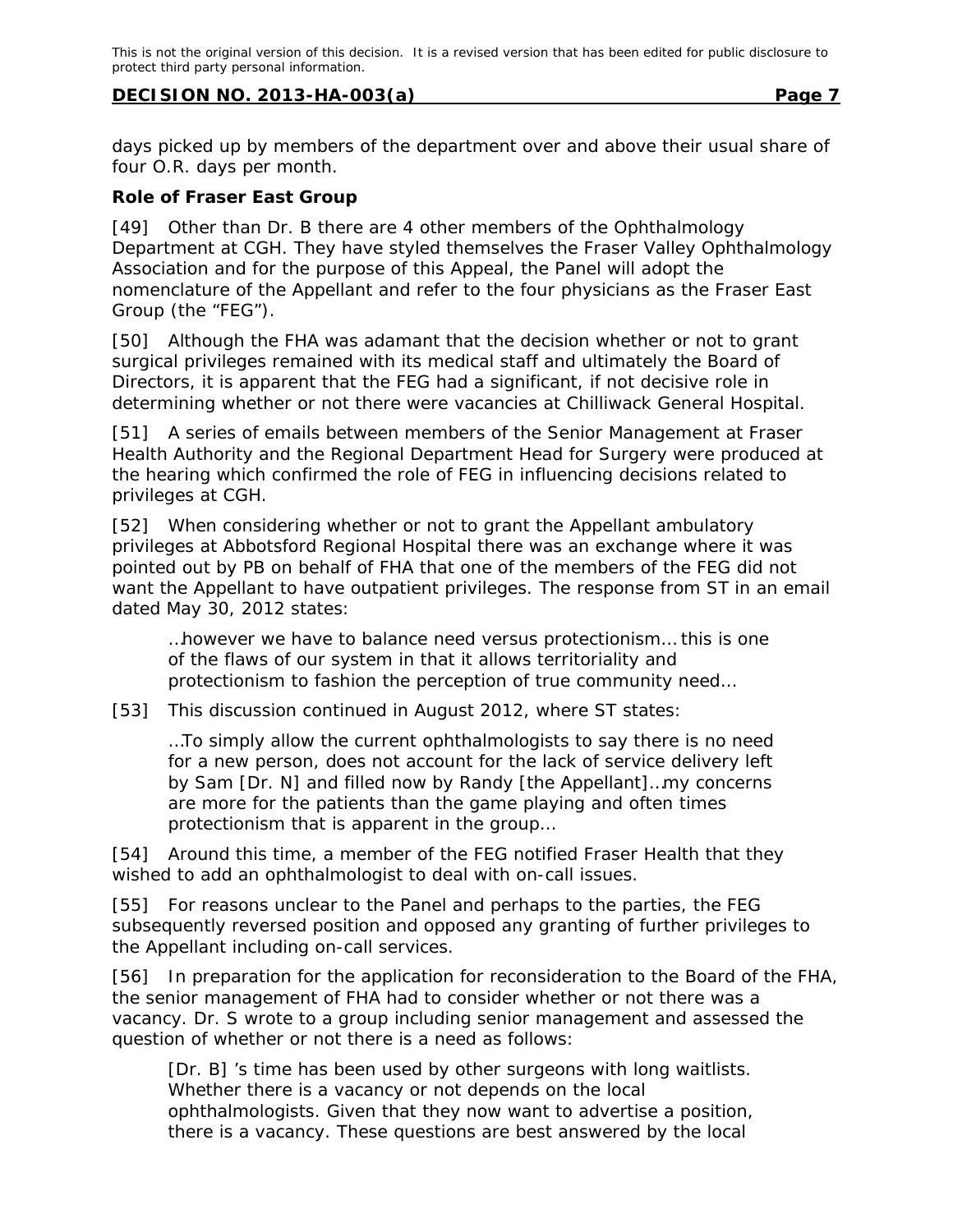Division Head, who would appear to be [Dr. H], as these decisions are left to them to make.

[57] This appears to directly contradict the evidence of the FHA at this hearing that the decision whether or not to determine a vacancy is one based on a community need. It is apparent that assessing whether or not there is a vacancy is largely determined by the existing members of the department, who as noted above, have an obvious pecuniary interest in ensuring that they have as much O.R. time for themselves as possible.

[58] This also appears to contradict  $# 9(b)$  from the Statement of Agreed Facts where the FEG say "they cannot use the time released from Dr. B because they do not have long enough wait lists to justify it."

[59] Senior management seemed to be alert to these issues as in an email from the Director of Medical Affairs, he said in preparing for the reconsideration to the FHA Board:

On the economic interest issue, we may have to be prepared to answer further questions about how vacancies are declared… Ans: by the ophthal group… Qu: based on what criteria …Ans \_\_\_? (is there some way to skate on the economic interest part of this answer…?) (sic)

[60] The Regional Department Head of Surgery also reflected this same process in an email dated March 9, 2012 where he said:

There is no declared vacancy. I spoke to [the] Reg. Div. Head for ophthalmology, and he did not think there was much support locally to declare a vacancy…

[61] As further evidence of the very strong role played by the FEG in the appointment process is the fact that they were granted standing before the Board of the FHA in the Appellant's application for reconsideration. Two members of the FEG actually attended the hearing before the FHA Board, as did their counsel. Again this strongly suggests that the determination of a vacancy and need is based very largely on the input provided by the existing members of the department.

[62] In fact it appears to this Panel that although the jurisdiction to make such a determination clearly rests with the FHA, on a practical basis the local Surgical Department has a veto which was effectively exercised in this case.

[63] Both parties raised the issue of the apparent lucrative nature of cataract surgery including the Appellant bringing forward evidence about the total billings by members of the FEG and the fact that they have their own private clinics. JH also testified that until recently the fee for cataract surgery had not changed even though technological advances have reduced the time required from two hours to 15 minutes. The FHA attacked the credibility of the Appellant saying that his Appeal was brought for pecuniary purposes not for any perceived need. The Panel is not prepared to make any findings on this score against either the Appellant or members of the FEG other than to note the evidence of Dr. W cited above that one of the perverse consequences of the fee for service system is that physicians can only be compensated based on the number of procedures that they carry out.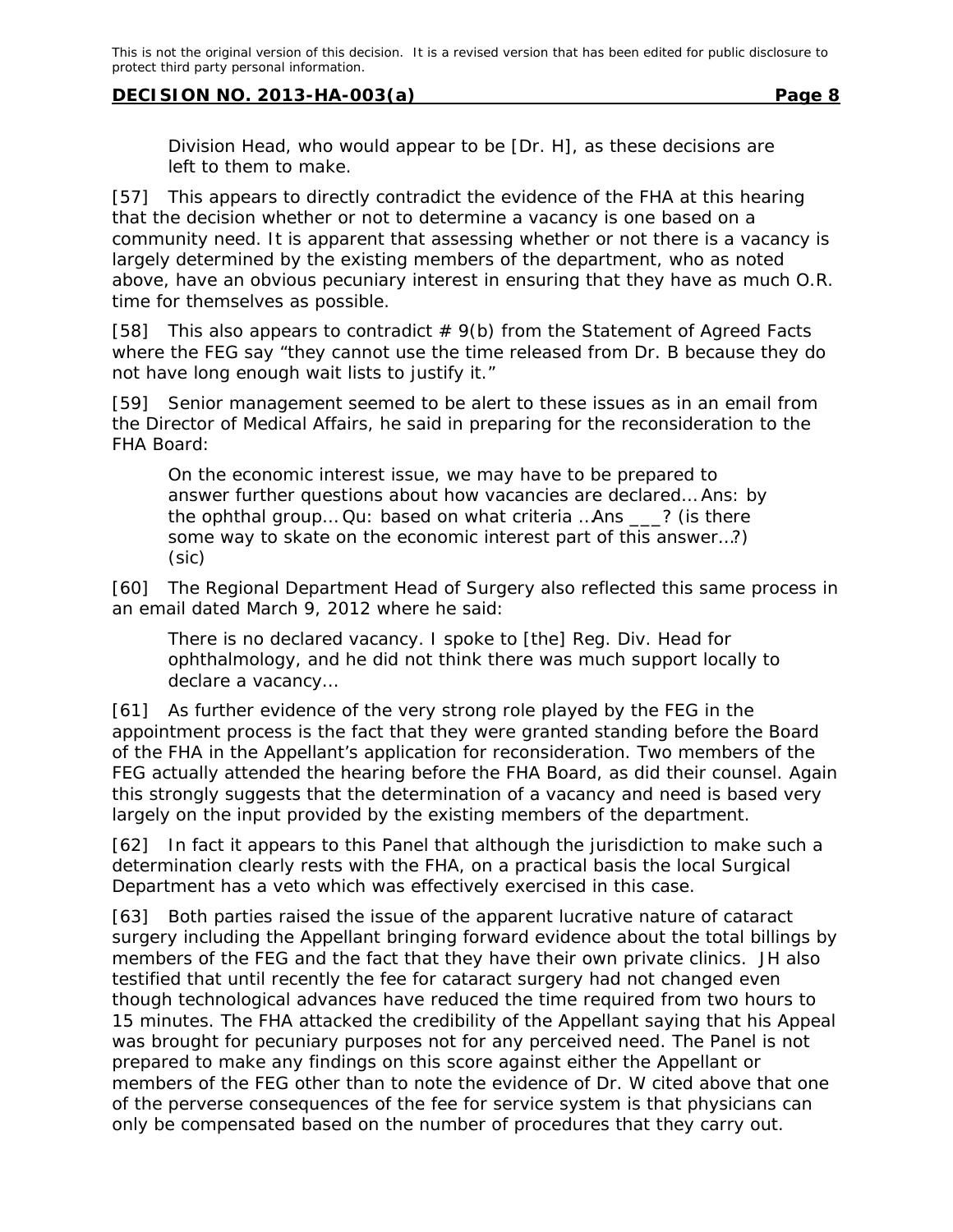[64] There was striking evidence as to the apparently proprietary position the FEG takes over the surgical privileges at Chilliwack General Hospital. An advertisement placed by the members of the FEG was produced as evidence published in the local newspaper on November 22, 2012. The ad states "Shorter wait time for cataract surgery, modern cataract surgeries are typically being booked at the Chilliwack Hospital in less than 2 months. For additional information please contact the Fraser Valley Ophthalmology Association" with contact information being provided for each member of the group.

[65] The advertisement is astonishing in that private physicians are advertising the availability of short wait lists at a public facility. This facility is operated by the FHA and privileges are granted in order to service the community as a whole. Those privileges are not granted for the purpose of those having them being able to lure patients away from other physicians who are not so fortunate as to have a foot in the door.

[66] The Panel finds that the advertisement is contrary to the official policy of the FHA that operating room privileges are granted by the FHA on the basis of general need; the existing surgeons at CGH perceive a vested interest in their surgical privileges and have fought a successful turf war to prevent expansion to other surgeons, in particular the Appellant.

## **Conclusion**

[67] The Panel is convinced that a need has been demonstrated for further surgical privileges at CGH.

[68] The community was historically serviced by 5 if not 6 surgeons (including Dr. N). The surgical privileges of Dr. B were reduced in February 2011 without any consideration for the need to have a physician replace him. The emails state simply that his privileges were absorbed by other members of the FEG with "long waitlists" but it is entirely unclear what analysis was done to determine that the members of the FEG had such different waitlists that those additional O.R. times should be allocated to them.

[69] The Panel is convinced that for reasons including successorship i.e. having a young and highly trained physician step in to take over the practice of a retired physician, the needs of the growing community, the additional services that would be available for the Appellant's large and growing practice, and the lack of any evidence to show that there would be a detriment to the FHA in granting those services to the Appellant all support the finding that there is a need.

[70] The Panel finds the evidence that an additional surgeon will add to costs to be speculative. We were advised that new surgeons on occasion request their own equipment but no evidence of additional demands from the Appellant was lead on this point. There were also general comments from Dr. W that fee for service payments to physicians tends to skew the health care system towards additional procedures. However this is a complex problem that will continue whether or not the Appellant is granted privileges and there was no specific evidence lead that shows the addition of another surgeon would have a detrimental effect on FHA surgical budgets. If it is necessary to restrict the number of procedures at CGH to meet budget targets, as JH testified has already been necessary, then access to the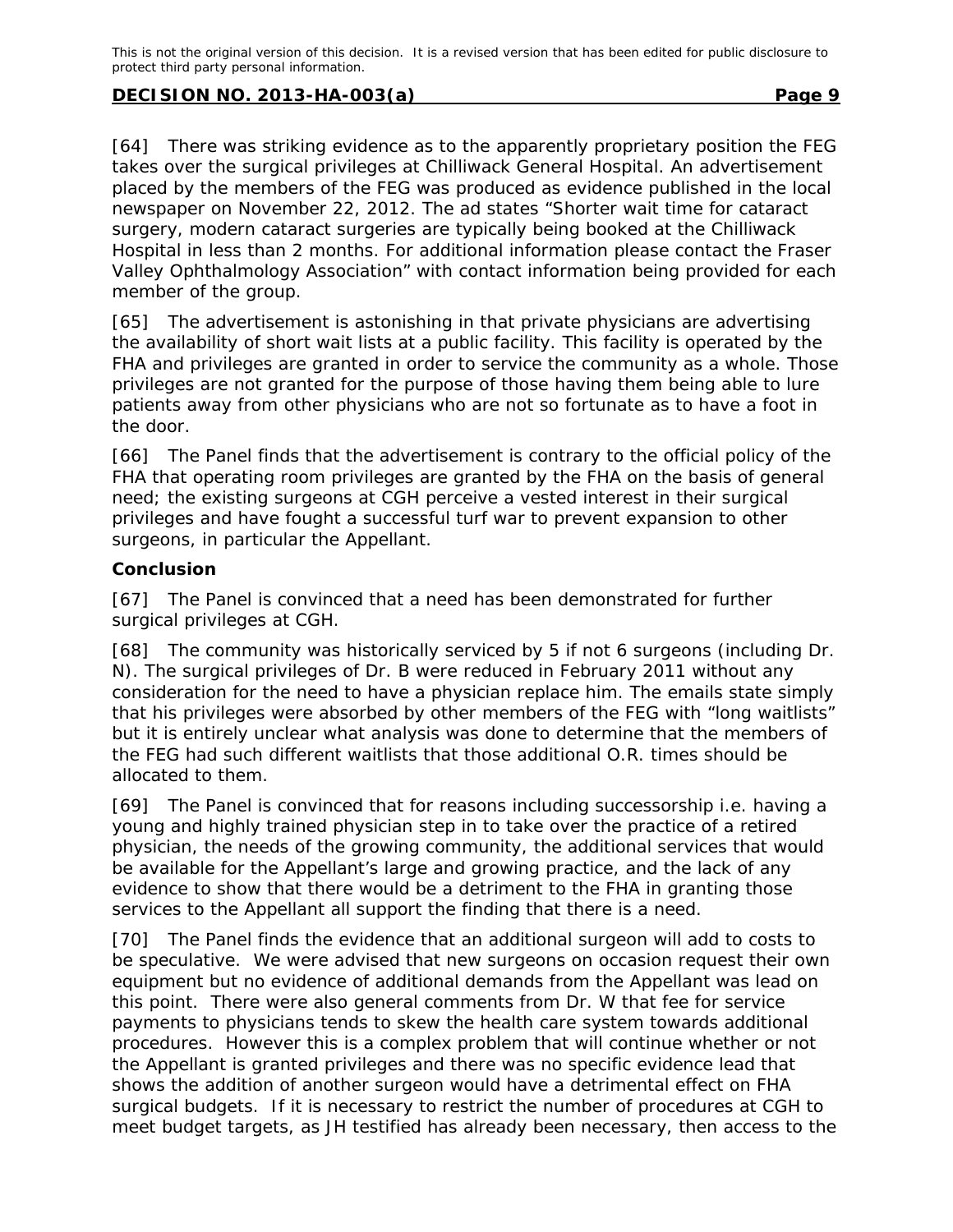operating room can be reduced on a pro rata basis for all of the members of the department which will now include the Appellant.

[71] The Panel also notes that one of the main reasons given by the FEG for resisting the extension of surgical privileges to the Appellant was that they said they were unable to use the time allocated to them. This strongly suggests that the O.R. is being underutilized which is another strong factor in terms of finding there is need for an additional surgeon.

## **DECISION**

[72] Accordingly the Appeal is granted and the Panel orders that the Chilliwack General Hospital site, including participation in the on-call rota, be added to the Appellant's privileges pursuant to the application made by the Appellant on October 12, 2012 and that the Appellant be included in the 2014 slate allocation when and to the extent his wait list makes it possible.

"David Perry"

David G. Perry, Chair

"Joanna Nemrava"

Joanna Nemrava, Member

"Rick Riley"

Rick Riley, Member

June 9, 2014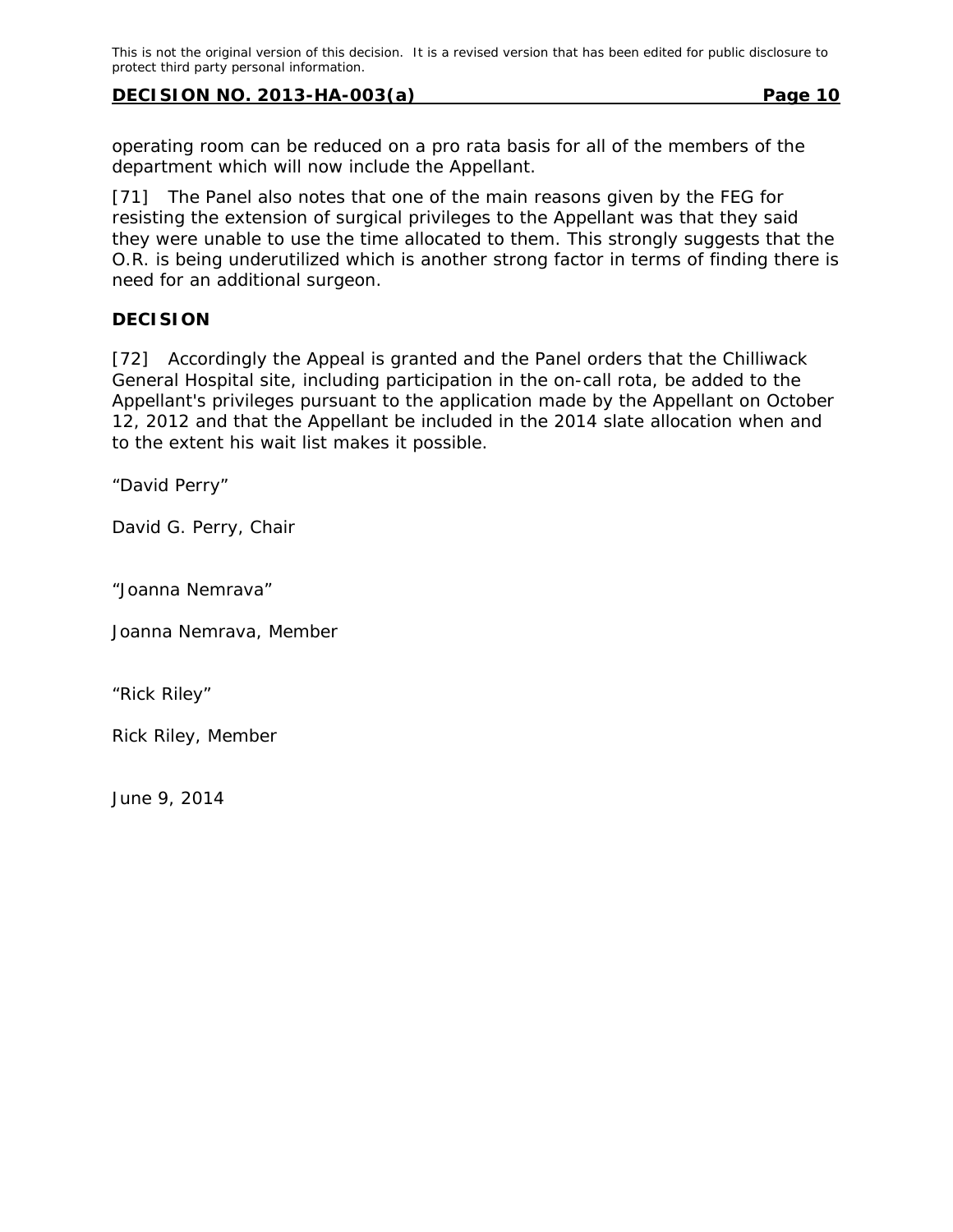#### **APPENDIX "A"**

#### **STATEMENT OF AGREED FACTS**

#### **History of the Application and the Decision**

- 1. On April 2, 2012, pursuant to an agreement amongst counsel, Dr. Randy Walker ("the Appellant") requested that his July 19, 2011 application for a locum tenens position (Tab 1) be changed to an application (the "Initial Formal Application") for appointment to the Provisional Category of the medical staff of the Fraser Health Authority  $('FHA')$ .
- 2. The FHA Board of Directors (the "FHA Board") did not approve the Initial Formal Application on June 25, 2012.
- 3. The Appellant commenced an appeal to the FHA Board, which was set to be heard on September 26, 2012.
- 4. On September 26, 2012 following discussions amongst the parties, the hearing of the appeal was adjourned by consent.
- 5. On October 5, 2012, the FHA Board passed a motion appointing Dr. Randy Walker ("the Appellant") to the Provisional Category of the medical staff of FHA. The Appellant was appointed to the Division of Ophthalmology in the Department of Surgery with privileges at Abbotsford Regional Hospital ("ARH") to provide ophthalmology services in the outpatient clinic. The appointment to the FHA medical staff was confirmed by letter dated December 4, 2012 from Dr. W, V.P. Medicine, to the Appellant. (Tab 2)
- 6. On October 12, 2012, the Appellant submitted an Application for Addition of Site and/or Privileges to FHA (the "Application") (Tab 3).
- 7. The Application was made pursuant to the agreement made on September 26, 2012 to pursue a separate process. The separate process agreement is confirmed in the following documents:
	- a. An email dated September 27, 2012 from Jim MacMaster, counsel for the Appellant, to Penny Washington, counsel for FHA, which attached a letter dated September 27, 2012 confirming the agreement (both the email and the letter are at Tab  $4$ ); and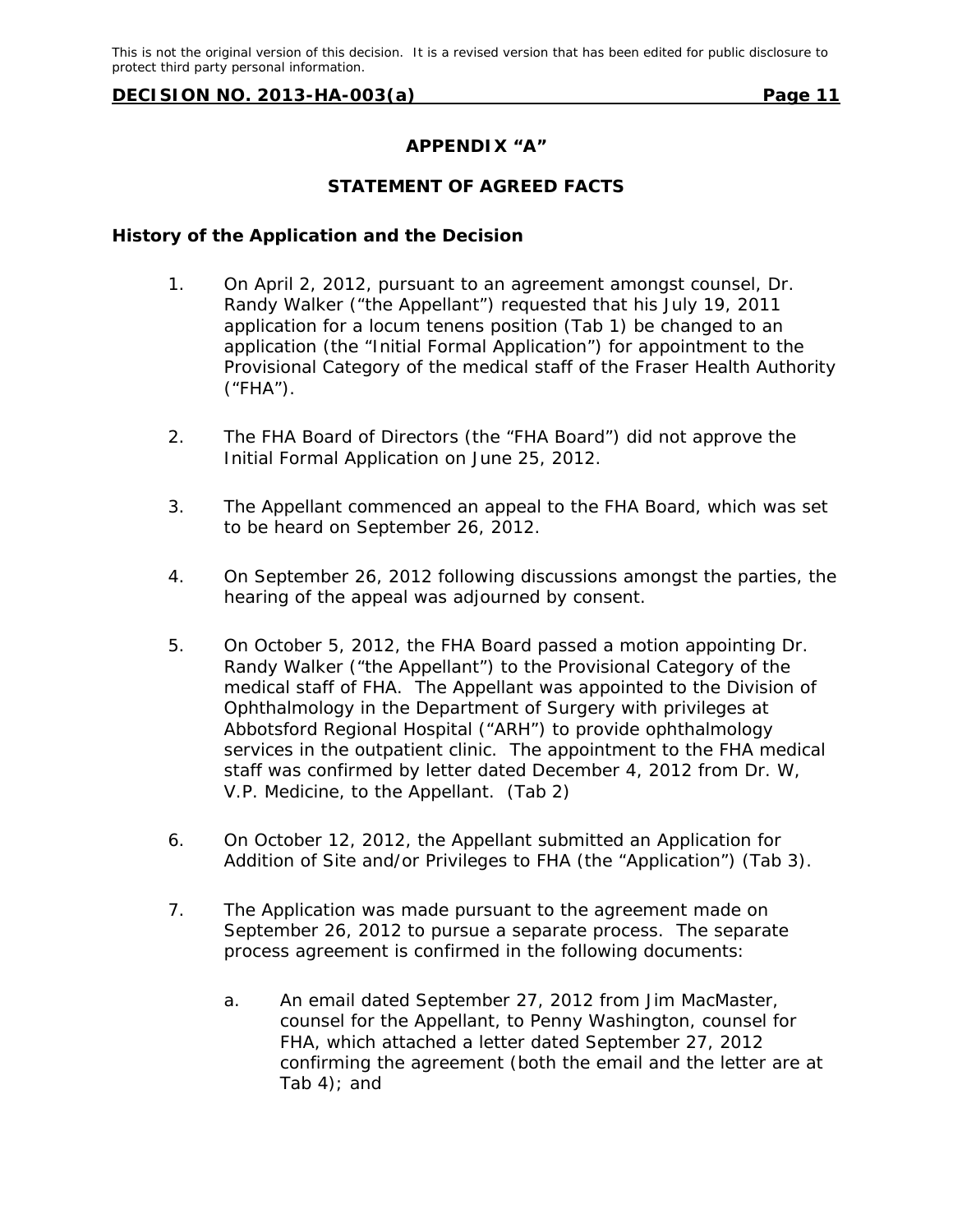- b. An email dated October 2, 2012 from Ms. Washington to Mr. MacMaster confirming whom the Appellant should contact in order to obtain the form required for the Application (Tab 5).
- 8. On November 9, 2012, through communications between legal counsel, the Appellant was informed that the separate process of applying to add CGH to his privileges was not working because four of the five ophthalmologists at CGH opposed the appointment.
- 9. On November 19, 2012, via email communications between legal counsel, the reasons for refusing to further process the Application to add the CGH site to the Appellant's privileges were confirmed to be as follows:

"The reasons OR time at CGH will not be added to the Appellant's medical staff appointment are that the Fraser East Group (as defined in the Notice of Appeal) has told the administration:

- a. "there is not enough work even for them."
- b. "they cannot use the time released from [Dr. B] because they do not have long enough wait lists to justify it."
- c. "They are even prepared to let other divisions that have lengthy delays have this time."
- 10. The Appellant was asked by FHA if he wished to reconvene his appeal hearing. The Appellant reconvened his appeal to the FHA Board, which was then scheduled for February 1, 2013.
- 11. The appeal hearing proceeded as scheduled on February 1, 2013 (Tab 6 – Board minutes of hearing)
- 12. The FHA Board dismissed the Appellant's appeal to the FHA Board. The FHA delivered a letter to the Appellant with the reasons for its decision on February 20, 2013 (Tab 7).

#### **History of the Appellant in the Community**

13. The Appellant was born and raised in Saskatoon, where he completed his undergraduate training, medical school, and ophthalmology residency.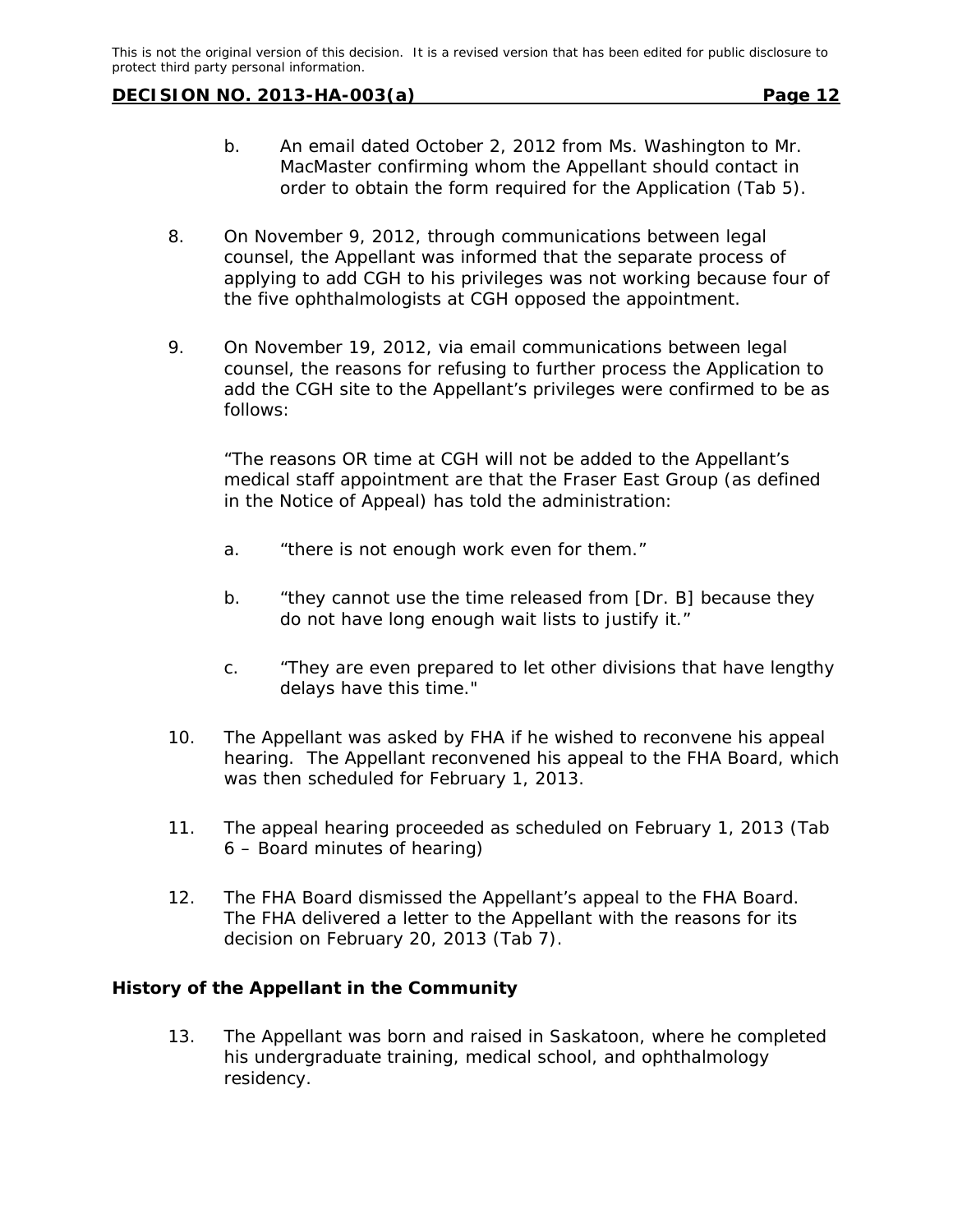- 14. The Appellant attained a bachelor of science in physiology in 2002 at the University of Saskatchewan. He entered medical school at the University of Saskatchewan, graduating in 2006.
- 15. He then went on to complete his residency in ophthalmology at the University of Saskatchewan, which he finished in June, 2011.
- 16. The Appellant is the owner of Mayfair Ophthalmology, an ophthalmology practice located at 33477A Mayfair Avenue in Abbotsford.
- 17. The Appellant came to the Fraser Valley in July 2011. At that time, Dr. N had an ophthalmology practice. Dr. N had expressed an intention to retire. The Appellant began working with Dr. N to explore the idea of taking over Dr. N's practice. (Tab 8 - Reference Questionnaire completed by Dr. N dated July 15, 2011)
- 18. Dr. N retired effective December 1, 2011. The Appellant assumed Dr. N's practice as of that date.
- 19. Until December 1, 2011, Dr. N was a member of the local ophthalmology community. Dr. N did not have operating room time for the purpose of performing cataract surgery for several years (subsequent to restrictions placed upon on him by the College of Physicians & Surgeons of B.C.) Specifically, Dr. N did not have privileges to use the ophthalmology operating room facilities at Chilliwack General Hospital ("CGH"). Dr. N participated in the on-call schedule with support from other ophthalmologists with operating privileges at CGH.
- 20. The Appellant knew that Dr. N did not have operating room time. Neither Dr. N nor anyone else represented to the Appellant that the Appellant would be appointed to the medical staff anywhere or that the Appellant would receive any time at an operating room facility anywhere simply because he purchased Dr. N's practice. At no time did the Appellant consider that he had any entitlement as the result of taking over another physician's practice.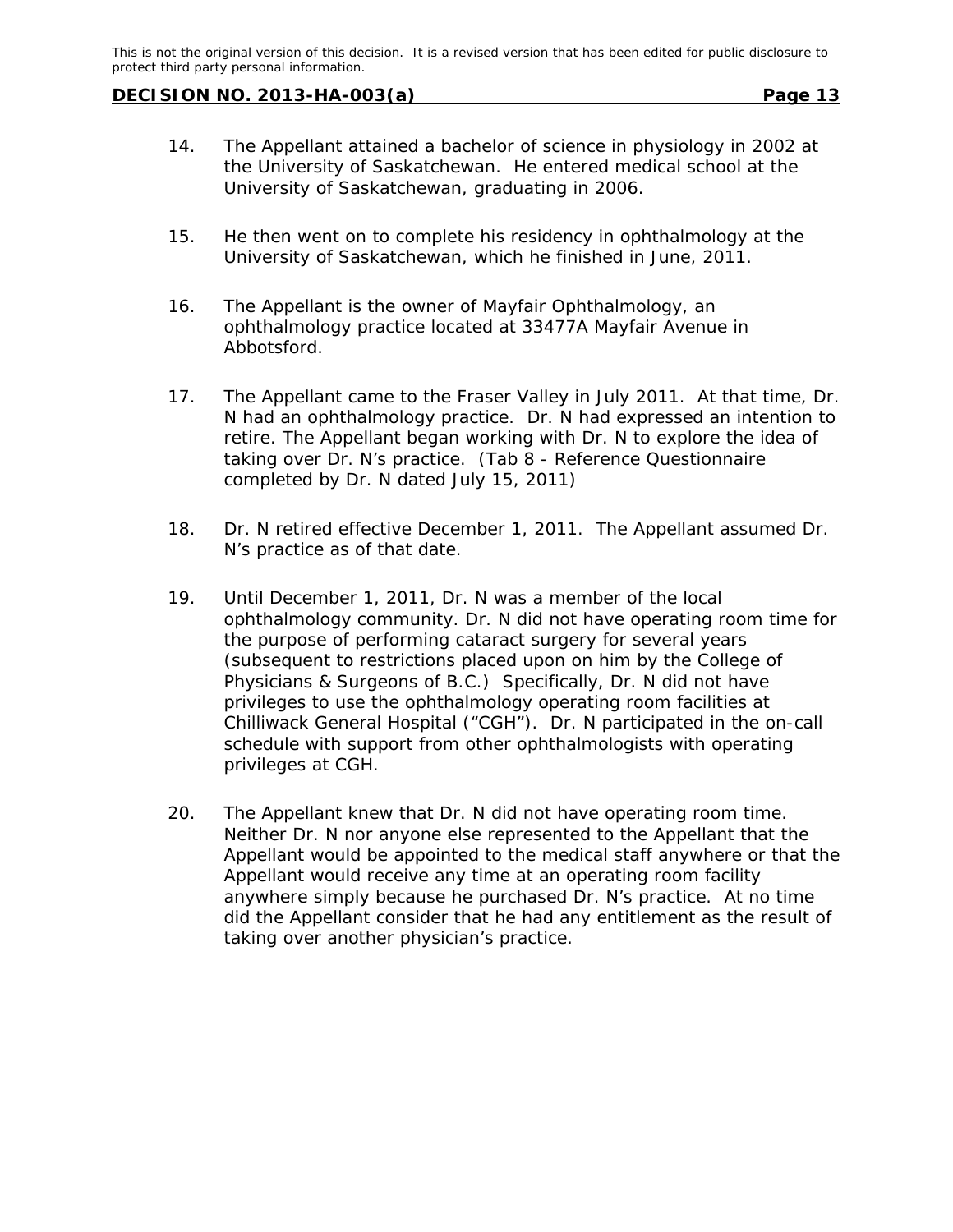## **History of the Appellant's Appointment to Medical Staff**

- 21. Since July 25, 2011, the Appellant has had a series of temporary and locum appointments at CGH and ARH for the purposes of either covering Dr. N's non-surgical practice or performing ambulatory day care services at ARH.
- 22. On October 5, 2012 the Board appointed the Appellant to the provisional medical staff with privileges at ARH as set out in paragraph 5 above.
- 23. On or about May 29, 2013 FHA posted a notice inviting applications for an ophthalmologist to be appointed to Ridge Meadows Hospital ("RMH") to replace a retiring ophthalmologist. On June 3, 2013 the Appellant applied to fill the vacancy at RMH. On August 27, 2013, the Appellant was advised that he was shortlisted for the position and would be interviewed. Interviews were originally planned for October but have been postponed. The Appellant is now scheduled to be interviewed at 9:30 pm on December 12, 2013.

## **Ophthalmology Services at the CGH Eye Centre**

- 24. The two OR rooms at CGH, which are used by ophthalmologists have been dedicated to ophthalmology. They are not equipped or suitable for use by other Divisions, and are referred to as the CGH Eye Centre.
- 25. The CGH Eye Centre is an outpatient surgical service. It was established over 10 years ago. It runs two parallel operating theatres which are simultaneously used by one Ophthalmologic surgeon. This is a "swing-room" model where the surgeon starts in Room A with Patient 1, then moves to Room B with Patient 2, once complete. Room A is then prepared for Patient 3, and once the surgeon is done in Room B with Patient 2, the surgeon returns to Room A with Patient 3, and so on.
- 26. There are five ophthalmologists who are members of the medical staff at CGH and who are entitled to provide services at the CGH Eye Centre.
- 27. Historically, Dr. B was entitled to utilize the CGH Eye Centre resource 1 day per week. In February 2011, on the direction of the Head of Department (local) for Surgery, the FHA reduced Dr. B's entitlement to use the CGH facilities by two days per month due to the absence of call coverage on the part of Dr. B.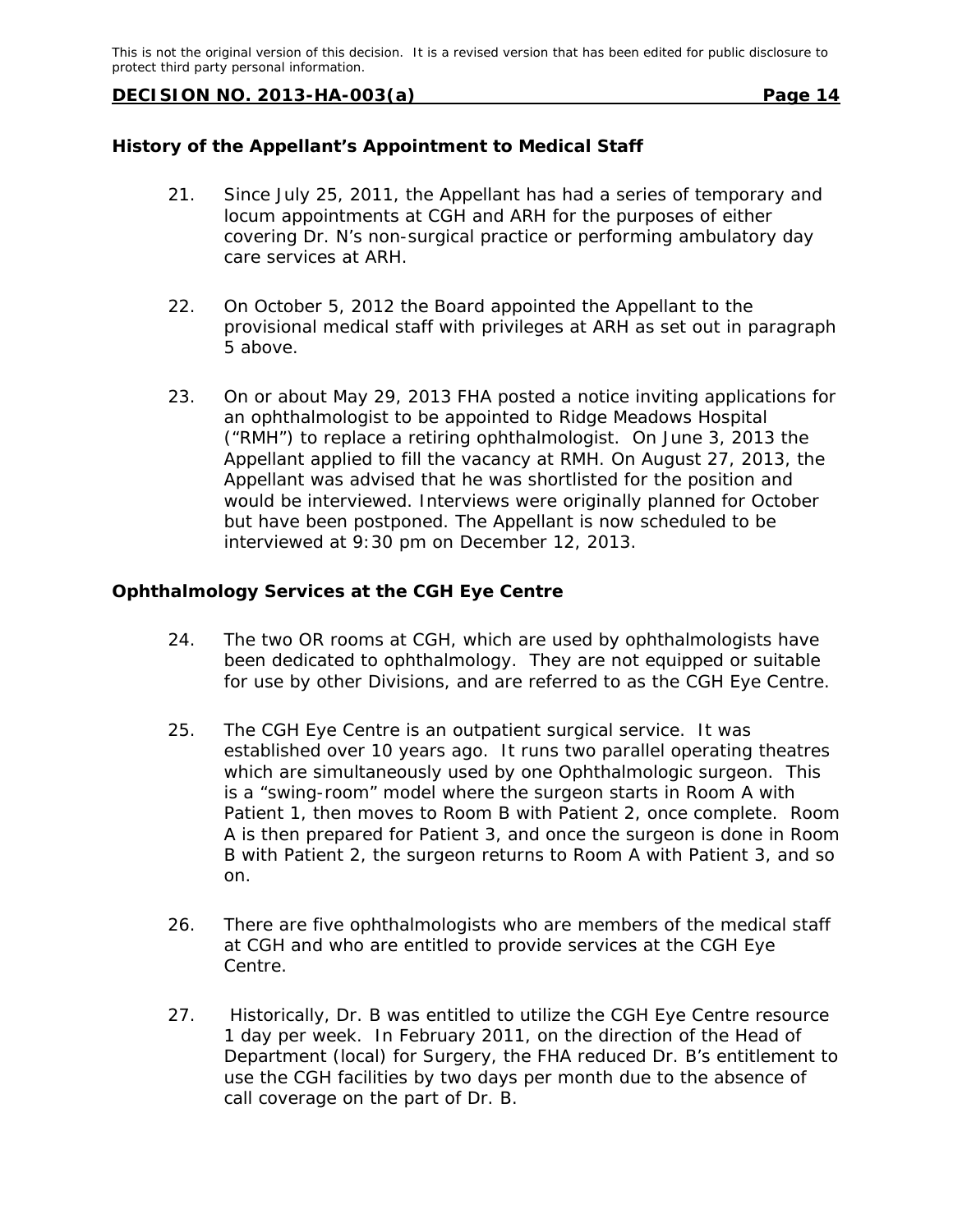- 28. Historically, [the other four doctors] have used the two OR days per month which Dr. B had previously been entitled to use.
- 29. [The five physicians] were allocated the use of the CGH Eye Centre resource provided by the FHA in 2013 according to the document shown in Tab 9.
- 30. Dr. B does not participate in on-call duties.
- 31. The following reference letters were submitted to and considered by the FHA Board:
	- a. letter dated January 8, 2013 from Dr. B;
	- b. letter dated January 2, 2013 and email dated January 24, 2013 from Dr. Z, General Ophthalmologist, in Langley and a member of the medical staff at FHA with privileges at Langley;
	- c. letter dated December 28, 2012 from optometrist Dr. M;
	- d. letter dated January 14, 2013 from optometrist Dr. SB;
	- e. letters dated January 15, 2013 and January 24, 2013 from the group of optometrists at Complete EyeCare Optometry in Abbotsford ;
	- f. letter dated January 21, 2013 from Dr. L, Head of the Department of Family Medicine, at ARH ;
	- g. letter dated September 22, 2012 from Dr. C, Site Director: UBC Family Practice Residency Program, Abbotsford Site ;
	- h. letter dated January 8, 2012 from [four doctors], all second year residents in the UBC Family Medicine Program ;
	- i. letter dated September 23, 2012 from patient IC;
	- j. letter dated January 22, 2013 from Dr. KH, Head of the Department of Ophthalmology, Saskatoon District Health Region;
- 32. In addition, the Appellant has received two additional reference letters: